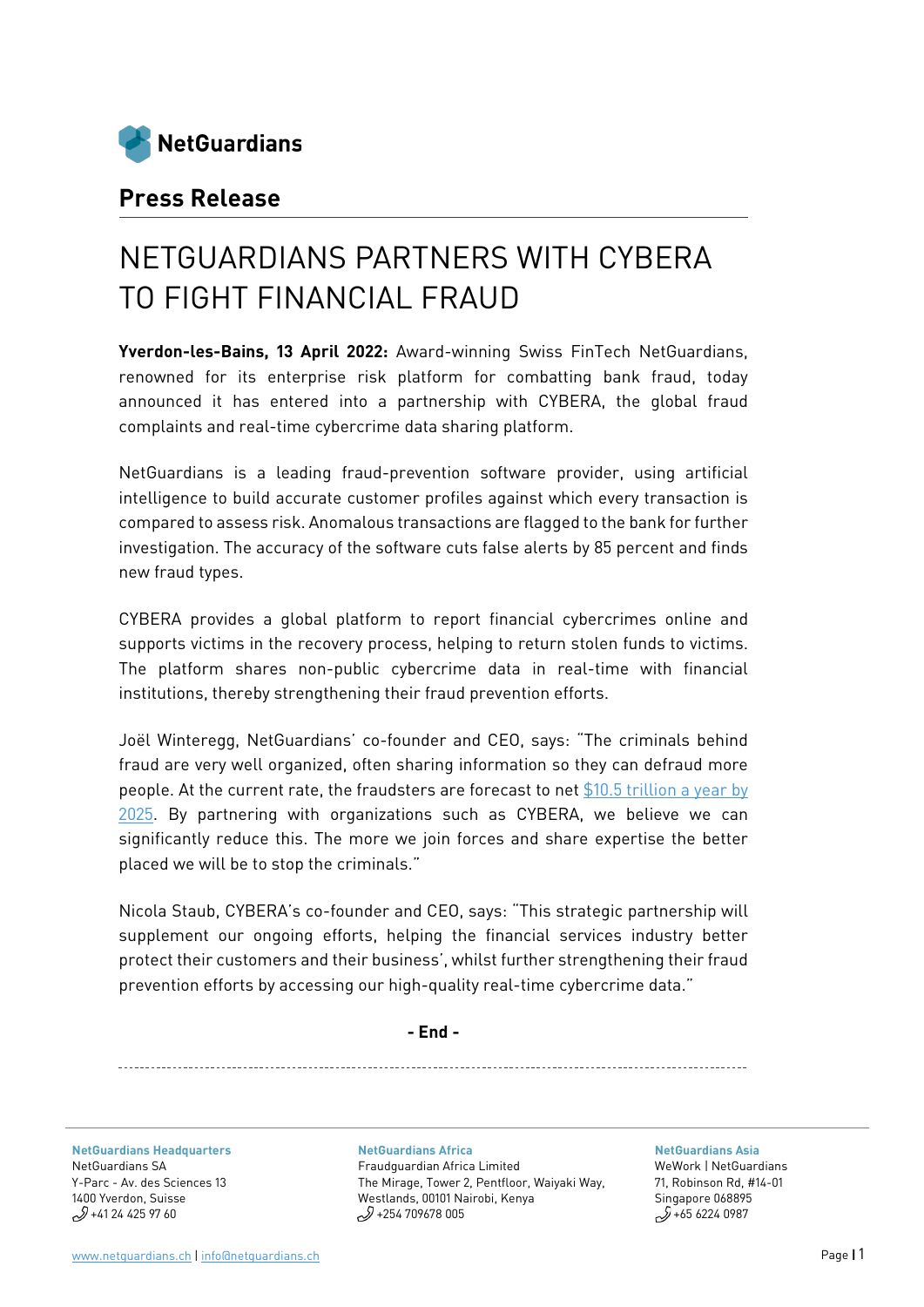### **CYBERA**

CYBERA is a high-growth global startup company with Swiss roots. Partnering with leading non-profits, law enforcement and the financial sector to improve the customer experience and outcome for victims who have been subject to financially motivated cybercrime attacks. CYBERA's unique approach to support victims of cybercrime enables unprecedented sharing of non-public cybercrime data within their ecosystem in real-time. This is an effective and innovative method to increase detection of fraud and stop fraudulent payments from happening. CYBERA's data can be utilized at onboarding, as part of ongoing due diligence and for both outbound and inbound payment profiling. CYBERA is the specialized data provider partner of fraud prevention software leaders such as NetGuardians. Banks adding the CYBERA platform to its fraud prevention efforts have achieved drastic increase in customer satisfaction and add significantly to their fraud prevention efficiency. Headquartered in New York City, CYBERA has offices in Zurich and London.

## **NETGUARDIANS**

NetGuardians is an award-winning Swiss FinTech helping financial institutions in over 30 countries to fight fraud. More than 80 banks and wealth managers, including 40 percent of all Swiss state-owned commercial banks and three of the top 10 private banks as ranked by Euromoney, rely on NetGuardians' 3D artificial intelligence (3D AI) solution to prevent fraudulent payments in real time. Banks using NetGuardians' software have achieved an 85 percent reduction in customer friction, enjoy more than 75 percent lower operating costs and have detected new fraud cases. NetGuardians is the fraud-prevention partner of major banking software companies including Finastra, Avaloq, Mambu and Finacle. NetGuardians was listed as a representative vendor in Gartner's 2020 Market Guide for Online Fraud Detection and as a Global Leader in the 2021 Aite report on Fraud and AML Machine Learning Platforms. Headquartered in Switzerland, NetGuardians has offices in Singapore, Kenya, and Poland.

More information: [www.netguardians.ch](http://www.netguardians.ch/)

**NetGuardians [Headquarters](https://www.google.com/maps/place/Avenue+des+Sciences+13,+1400+Yverdon-les-Bains/@46.7641624,6.6397033,17z/data=!3m1!4b1!4m5!3m4!1s0x478dcfbcbb40fa8f:0xe6d1447462224829!8m2!3d46.7641587!4d6.641892)** [NetGuardians SA](https://www.google.com/maps/place/Avenue+des+Sciences+13,+1400+Yverdon-les-Bains/@46.7641624,6.6397033,17z/data=!3m1!4b1!4m5!3m4!1s0x478dcfbcbb40fa8f:0xe6d1447462224829!8m2!3d46.7641587!4d6.641892) Y-Parc - [Av. des Sciences 13](https://www.google.com/maps/place/Avenue+des+Sciences+13,+1400+Yverdon-les-Bains/@46.7641624,6.6397033,17z/data=!3m1!4b1!4m5!3m4!1s0x478dcfbcbb40fa8f:0xe6d1447462224829!8m2!3d46.7641587!4d6.641892) [1400 Yverdon, Suisse](https://www.google.com/maps/place/Avenue+des+Sciences+13,+1400+Yverdon-les-Bains/@46.7641624,6.6397033,17z/data=!3m1!4b1!4m5!3m4!1s0x478dcfbcbb40fa8f:0xe6d1447462224829!8m2!3d46.7641587!4d6.641892)  $$+41$  24 425 97 60

#### **[NetGuardians](https://www.google.com/maps/place/Pentoffice+Mirage+Tower+2/@-1.2700631,36.8076804,15z/data=!4m5!3m4!1s0x0:0x438685c376c08a8b!8m2!3d-1.2700631!4d36.8076804) Africa**

[Fraudguardian Africa Limited](https://www.google.com/maps/place/Pentoffice+Mirage+Tower+2/@-1.2700631,36.8076804,15z/data=!4m5!3m4!1s0x0:0x438685c376c08a8b!8m2!3d-1.2700631!4d36.8076804) [The Mirage, Tower 2, Pentfloor, Waiyaki Way,](https://www.google.com/maps/place/Pentoffice+Mirage+Tower+2/@-1.2700631,36.8076804,15z/data=!4m5!3m4!1s0x0:0x438685c376c08a8b!8m2!3d-1.2700631!4d36.8076804)  [Westlands, 00101 Nairobi, Kenya](https://www.google.com/maps/place/Pentoffice+Mirage+Tower+2/@-1.2700631,36.8076804,15z/data=!4m5!3m4!1s0x0:0x438685c376c08a8b!8m2!3d-1.2700631!4d36.8076804)  $$^{9}$  +254 709678 005

#### **[NetGuardians Asia](https://www.google.ch/maps/place/GB+Building/@1.2789141,103.8481374,15z/data=!4m2!3m1!1s0x0:0xf5ca6741bab90604?sa=X&ved=0ahUKEwjrv_Gy7KLaAhWTN8AKHZ6-Bx8Q_BIIeTAK)**

WeWork | NetGuardians 71, Robinson Rd, #14-01 Singapore 068895  $$465\,6224\,0987$